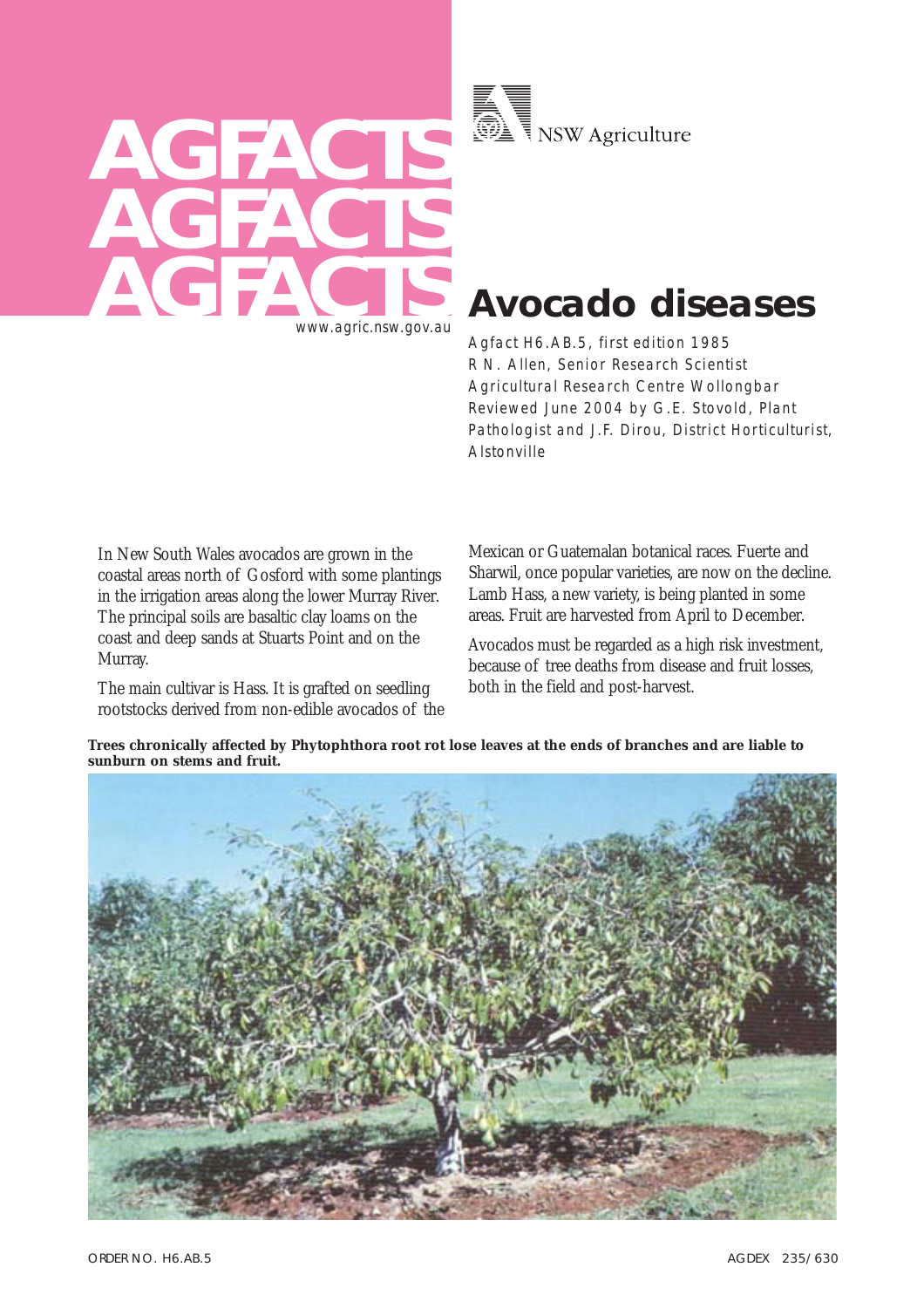

**Top: Phytophthora root rot affects feeder roots of avocado seedlings in the nursery, without causing obvious symptoms in the shoots. Look for healthy white roots on plants you buy. Lower: bleeding stem canker caused by Phytophthora. The white exudate is dried sugar crystals.-Photos: K. Pegg, Queensland Department of Primary Industries.**

## **DISEASES CAUSED BY PARASITES PHYTOPHTHORA ROOT ROT**

**Importance**: A percentage of avocado trees die each year from root rot. The number is largely dependent on the amount and intensity of rainfall. Orchards may be killed out after one season of heavy rainfall. Trees commonly die as they begin to bear fruit, well before any profit is made.

**Cause:** The soil fungus *Phytophthora cinnamomi*.

**Host range:** Over 800 plant species are hosts of the avocado root rot pathogen.

**Symptoms:** Young feeder roots become black and brittle and die. In advanced stages, only remnants of the root system remain. Phytophthora infection can also develop as trunk cankers which appear as watersoaked, dark brown areas at or below ground level. A white secretion of sap is often present within cankers but can also result from other causes. Laboratory diagnosis may be needed to confirm the causal agent. If the trunk is completely girdled by cankers, rapid death occurs. Loss of feeder roots affects uptake of water and nutrients, which in turn affects the health of the canopy. Initially there is a heavy flowering and fruit set, but fruit remain small. Later, leaves curl, droop and slowly become yellow. Leaf margins and veins become brown because roots are unable to control salt uptake.

Fruit shrivel on the tree and a scabby lesion may develop on the stem as a result of water stress, even though soil moisture is adequate. Fruit with stalks affected by these ring-neck lesions commonly fall as they mature.

The soil beneath affected trees remains wet long after rain, because the tree is unable to absorb the moisture.

**Occurrence and spread:** The pathogen occurs in most regions of Australia and in many other areas of the world, but may not be present or active on a property until introduced on infected nursery plants of one of its hosts. It can also be introduced in contaminated soil, tools, footwear, vehicles, muddy storm water or infected seed taken from fruit in contact with soil.

**Control:** There is no simple answer to Phytophthora root rot in avocados, but good horticultural management can minimise losses.

*Site selection.* Pick a site with excellent drainage. The soil should be at least 2 m deep and water should be able to flow through it during the heaviest expected rainfall (for example, 250 mm per day on the coast). Air should be able to enter immediately rain ceases.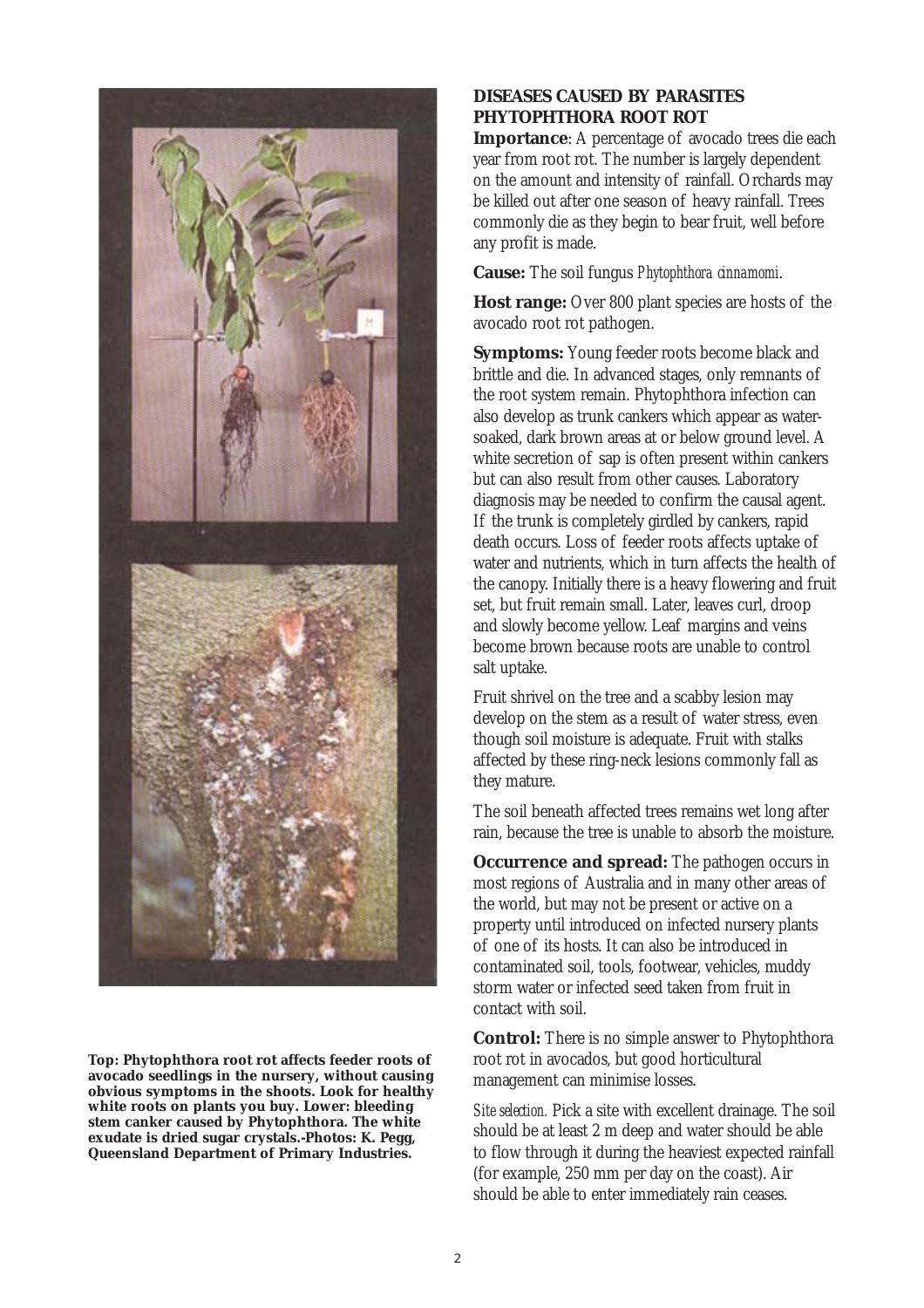## **CHECKLIST FOR EXCLUDING PHYTOPHTHORA FROM NURSERIES**

 $\triangledown$  Seed taken from fruit harvested directly off tree.

 $\boxtimes$  Potting mix allows air into 15% of pore space after watering.

- $\triangledown$  Potting mix disinfested with aerated steam.
- $\nabla$  Pathogen tree potting mix.
- $\nabla$  Pathogen free water.

Test the soil by digging observation holes with an auger or back-hoe. Water should drain away within an hour or so of rain or after filling the hole with water.

*Land preparation.* Start at least one year before planting trees. Break clay pans with a ripper. Construct storm water diversion drains above and throughout the planting and mound rows on which trees are to be planted. Plan tree rows to run down-slope so that storm water is shed quickly.

Take a soil sample for chemical analysis and apply fertilisers based on this test.

Grow cover crops such as cowpea, soybean, clover, lupin, sorghum, maize or banana. Properly fertilised these cover crops increase humic materials and the nutrient holding capacity of the soil.

Establish temporary windbreaks of bana grass and consider permanent windbreaks particularly on windy sites. Tree selection is important. Select species adapted by your locality. They should be fast growing, able to withstand winds and be drought tolerant.

The design of your irrigation system should be done by a qualified irrigation specialist who has expertise in horticultural irrigation technology.

*Planting.* Buy grafted trees from an accredited ANVAS (Avocado Nursery Voluntary Accreditation Scheme) nursery. They practise methods to exclude soil-borne plant pathogens from their trees.

Enquire as to the source of rootstock seed used. Velvick and Duke 7 appear to have some tolerance to phythophthora root rot. However, Duke 7 appear to be more susceptible to anthracnose disease. Reed produces a uniform tree. West India rootstocks are being trialled to assess their tolerance to salinity in irrigation areas.

Select small trees in large containers that have active root systems rather than larger trees that have become root-bound. Nursery trees may be treated with an appropriate registered fungicide prior to delivery.

- $\nabla$  Wire-mesh bench tops, at least 30 cm off floor.
- $\triangledown$  Visitors and stray animals restricted entry.
- $\triangledown$  Copper footbaths at all entrances.
- $\boxtimes$  Root systems examined and regularly tested for disease.
- $\triangledown$  A contingency plan prepared for disinfesting nursery when disease outbreaks occur.

Plant nursery trees promptly following their arrival. When trees need to be held hold them off the ground away from soil. Do not apply fertiliser to the planting hole, as this can burn young roots or inhibit root extension into surrounding soil.

If nursery trees have not been treated with fungicide before delivery, apply a fungicide (refer to label instructions) on the soil surface around each tree.

Cover the soil surface with 5 cm depth of hay or stubble from sorghum, soybean or lucerne. Cover an area about one metre radius around the young tree.

*Care of young trees.* Irrigate frequently to avoid moisture stress, but do not saturate the soil. Monitor the level of soil moisture with tensiometers placed at various depths throughout the block.

Apply fertilizers to young trees in small amounts, but often. For example in year 1 apply four applications of 15g urea, 50g superphosphate and 10g sulphate of potash per tree, and in year 2 apply four applications of 25g urea, 50g superphosphate and 20g sulphate of potash per tree. Spread evenly extending beyond the canopy area. Organic fertilisers are beneficial and can be used with the above program. Apply up to 10L of poultry manure per tree.

#### **Care of established trees.**

Take soil and leaf samples annually in autumn for chemical analysis. Aim at a soil acidity of pH 5.5 by the adequate use of lime or dolomite, and maintain soil phosphate, sulphate, calcium and boron, but relatively low nitrate and chloride.

Once trees commence bearing a fertiliser program based on nutrient crop replacement should be followed. This is a sustainable strategy to avoid under or over fertilization. Irrigation timings and amounts should be based on crop transpiration figures.

Cover cropping becomes more difficult as trees age and canopies increase in size, but an effective mulch is provided by falling leaves. Additional mulch in the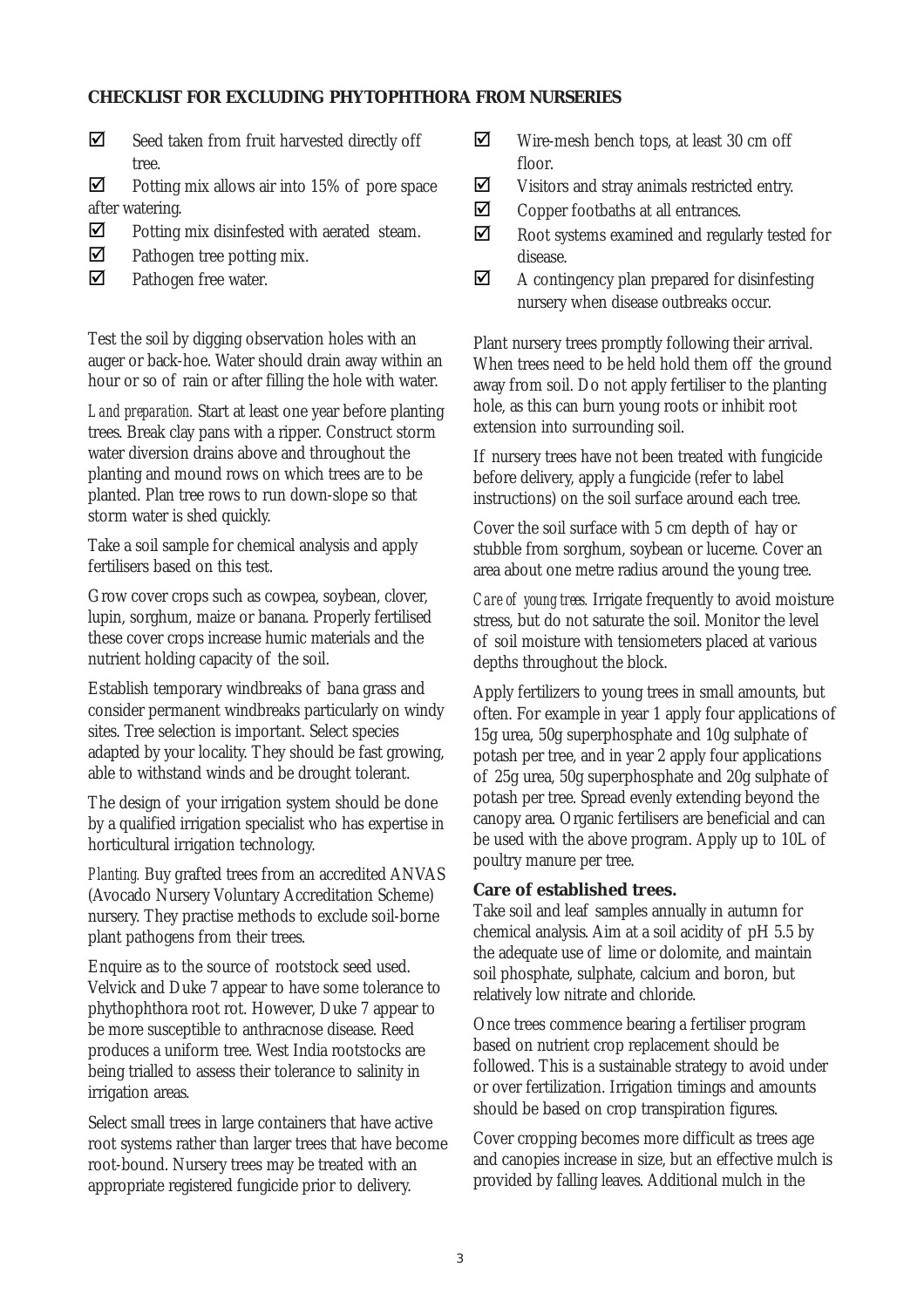form of hay may be imported.

Preventative measures for control of root rot in healthy trees include the regular application of fungicides. A range of products is available including foliar fungicides, fungicide granules for soil application and stem injection formulations. Applications should begin with the spring growth flush and need to be repeated through the summer to autumn period.

Trees with drooping or slightly yellow foliage can be given curative fungicide treatments. However, if the trees do not respond after six months, treatment should be discontinued. Fungicide treatment alone is unlikely to restore trees to full productivity.

Where trunk cankers are present they can be cut out and treated with registered fungicides. Mulch should be kept away from the base of the tree and sprinklers positioned to minimise water splash against the trunk. Avoid injuring trunks with machinery.

When fungicides are used, the label directions must be strictly followed to ensure maximum benefits and avoid any unwanted side effects.

*Replanting strategy*. Long-term production of avocados depends on regular planting of new areas to compensate for losses from root rot and to replace trees that have become too large to spray and harvest economically.

Except when trees are small, little is gained by replanting trees in established orchards. Areas where trees die from root rot may be considered not safe for replanting avocados. However, if clean land is unavailable use old avocado land and prepare it as for a new orchard. Cover cropping is particularly important prior to planting to allow old avocado roots to rot and major concentrations of the pathogen to die out.

## **SUNBLOTCH**

**Cause:** Avocado sunblotch viroid.

**Spread by:** Infected seed, grafting wood, pruning and cutting implements, natural root grafting between trees and pollinating insects.

**Host range:** Avocado, cinnamon, camphor laurel.

**Symptoms:** Streaking and spotting of the bark and fruit, often depressed, usually yellow but ranging from white to red. Occasionally leaves may have white or yellow mottles, similar to variegation. Fruit may be small and misshapen, their number varying from none to many per infected tree. Many infected trees never show symptoms but produce seed which, when used for rootstocks, infect the scion variety and cause



**Top: Yellow streaks on stems are typical symptoms of sunblotch. Lower: sunken, irregular sunblotch on Fuerte fruit.-Photo: J. Dale, Queensland Department of Primary Industries.**

severe disease symptoms. Vigorous water-shoots often grow from buds below the affected scion but rarely produce fruit.

**Incidence:** Sunblotch has been recorded only at Alstonville on the north coast of New South Wales and on some farms in the lower Murray.

Infected trees have been destroyed upon discovery and generally the incidence is considered very low, as is the case in other States of Australia. But there may still be some unidentified, symptomless infected trees from which seed may be taken.

**Control:** This depends on the use of seed and budwood from propagation sources certified free of sunblotch. There is no absolute test for freedom from sunblotch infection but a biochemical test is used to eliminate trees that may be symptomless carriers of the disease.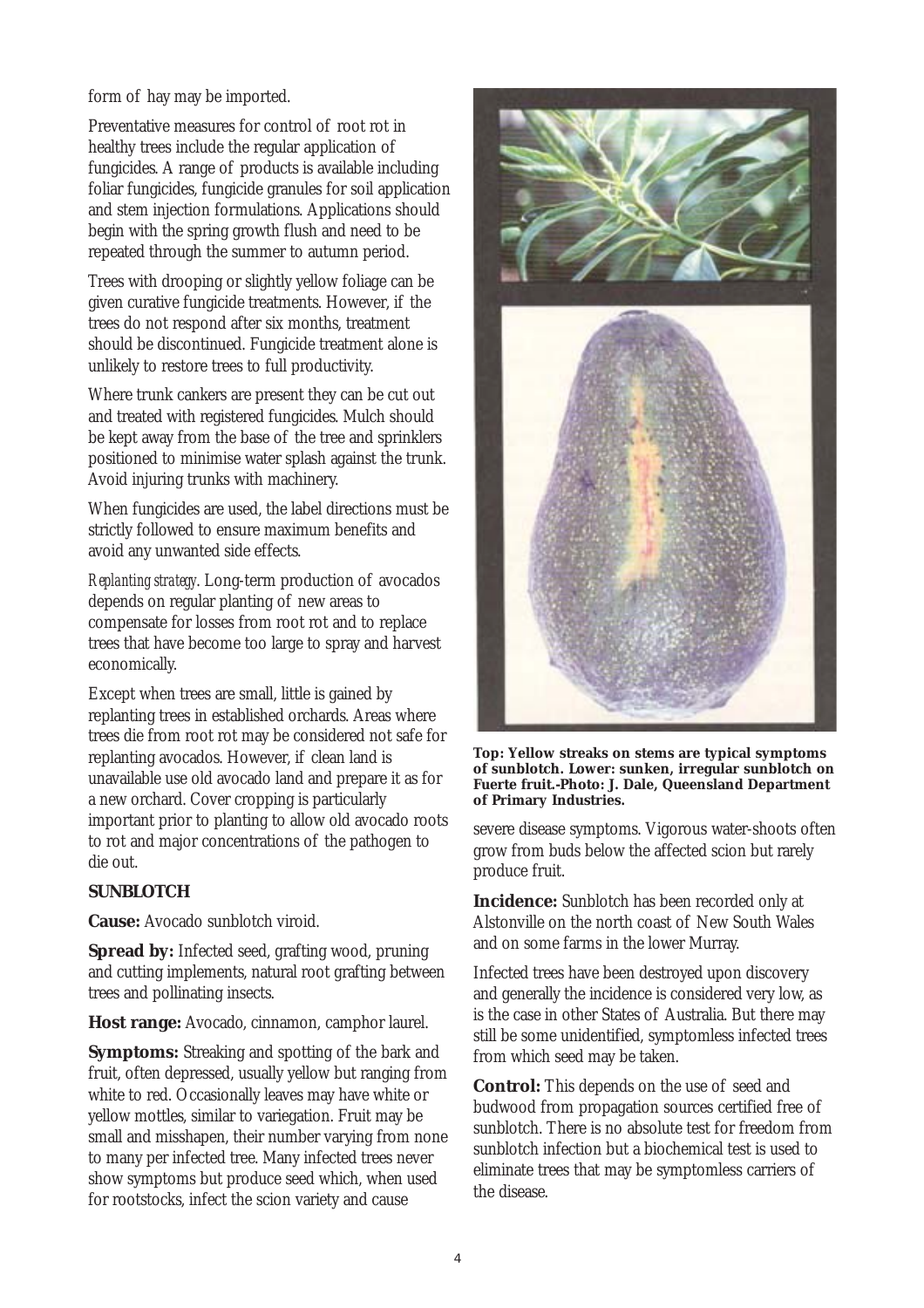## **ANTHRACNOSE**

**Cause:** The fungus *Colletotrichum gloeosporioides*.

**Host range:** Most tropical fruits.

**Symptoms:** The fungus infects young stems, leaves, flowers and fruit but infection does not develop fully until the tissue is injured or begins to ripen. Infected tissue then rapidly decays.

Leaf spots are brown to black and angular. The dead centre often falls out, leaving a shothole effect. Flowers are rarely diseased. Damage to the stem, including grafted scion pieces, begins as a brown rot of the bark near injuries and then extends rapidly back to a point where plant sap is still mobile. On fruit there may be numerous brown or black spots which appear dormant. One or more of these become active and enlarge rapidly in the skin and underlying flesh. Within a few days the fruit falls from the tree. Dormant anthracnose spots become active after the fruit is harvested and render it inedible before it is fully ripe.

**Spread by:** Spores are produced on infected dead tissue. Pink or orange spore masses develop when the tissue has been wet for several hours and are then washed off by rain. Seed and scionwood used for propagation also carry the pathogen.

**Favoured by:** Surface moisture (dew, rain) that persists for ten or more hours, and air temperatures above 15°C. Closely planted trees with dense canopies inhibit air movement and encourage infection. Fruit harvested early or late in the season, when temperatures are high, are prone to severe anthracnose

**Inactive black anthracnose spots on Fuerte fruit— Photo: R. Fitzell.**



post-harvest.

**Control:** Ensure good ventilation and rapid drying of the foliage by pruning lower limbs so that the canopy is at least 50 cm above ground level.

At monthly intervals from October (after flowering) until May, spray with a registered fungicide. Ensure that fruit are fully covered with spray.

Harvest fruit when it is fully mature so that it will ripen quickly and evenly. Keep harvested fruit out of direct sunlight to prevent the flesh overheating. Before packing, treat fruit with a registered curative fungicide.

Following packing cool store hard green avocados at 4 to 5°C (Hass) and 6 to 8°C (other varieties) Ideally transport temperatures should be 7 to 10°C.

## **VERTICILLIUM WILT**

**Cause:** The soil fungus *Verticillium dahliae.*

**Host range:** The wide range of host plants includes common weeds such as thistle and lantana and vegetables such as tomato and potato. Most legumes and grasses recommended as cover crops are nonhosts.

**Symptoms:** The leaves on one branch (rarely the whole tree) suddenly wilt and hang for many weeks. When the bark is peeled away the underlying tissue (cambium) is brown.

Symptoms commonly develop in August or September. Fresh growth from below the affected branch is usually healthy and the tree may eventually recover to full productivity.

**Spread by**: Spores of the fungus that persist in the soil and on alternative host plants. The spores are also carried on grafting wood taken from affected branches, but such wood rarely survives in the nursery.

**Favoured by:** Previous cropping or inter-cropping with susceptible host plants. Old tomato and potato land is the most common source of the problem.

**Control:** Avoid land where highly susceptible crops have been grown. Diseased trees seldom need any treatment except the removal of dead limbs. When selecting grafting wood, avoid trees that have displayed symptoms of the disease.

## **SOFT ROT OF FRUIT**

**Cause:** The bacterium *Erwinia sp*., in association with anthracnose.

**Symptoms:** May occur in the field and post-harvest. Externally the fruit has a darkened metallic sheen. Internally, the flesh is brown, softened, sometimes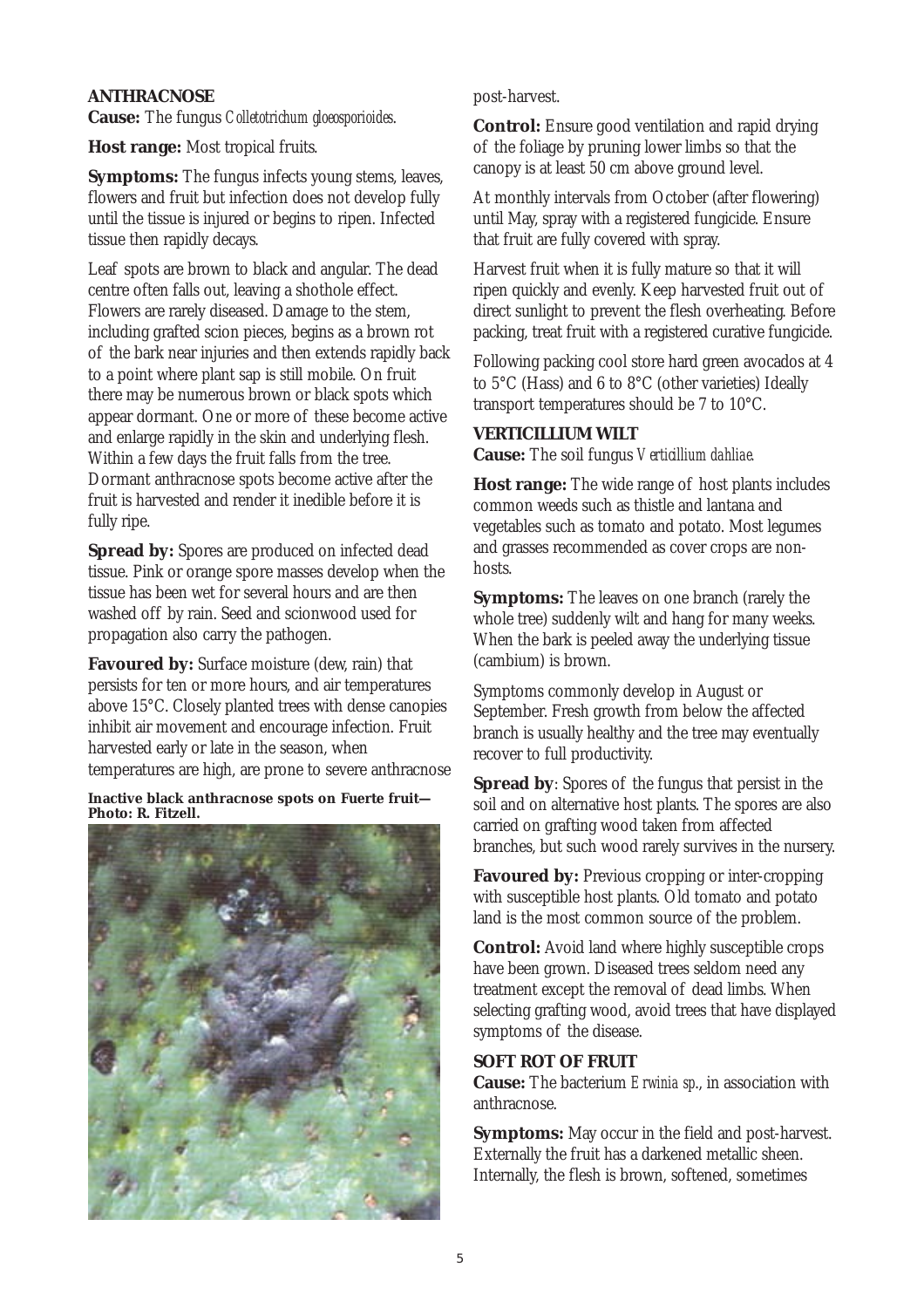

**Verticillium wilt symptoms under bark.-Photo: K. Pegg, Queensland Department of Primary Industries.**

even liquid, and there is a rancid (butyric) smell.

**Favoured by:** Cool wet weather as the fruit near maturity; harvesting fruit on rainy days. The varieties Fuerte and Sharwil appear more susceptible than Hass.

**Control**: Maintain fungicide program as for anthracnose. Prevent surface scratches at harvest. Clip the fruit from the tree and leave the fruit stalks on during packing. Avoid picking fruit on rainy days or washing them in dip tanks before packing.

#### **STEM-END ROT**

**Cause:** Several fungi including *Dothiorella* spp., *Phomposis persea* and *Lasiodiplodia theobromae*.

**Host range**: Some of the causal fungi infect other hosts.

**Symptoms:** Only develop after harvest. The earliest sign of infection is a slight shrivelling of the stem-end with fungal growth sometimes evident on the abscission scar. Subsequently, rot develops from the stem-end of the fruit. Externally the affected tissue darkens and the area of rot has a well defined and advancing margin. Internally, the flesh is discoloured brown and the vascular bundles may discolour in advance of the rotting flesh.

**Spread by:** The causal fungi are present on dead tissue within the tree canopy and are also present on fallen leaves and stems. Spores are released from these sources during wet weather and initiate infections in stem-end tissue and maturing fruit. The infections are normally quiescent or symptomless until after harvest when chemical changes in the maturing fruit allow the fungi to become active and cause rotting after harvest.

**Favoured by**: Wet seasons are more favourable for development of inoculum within the tree canopy and usually result in higher incidences of post-harvest stem-end rot.

**Control**: Maintain healthy canopies to reduce the build up of inoculum on dead tissue. Mulching will enhance the breakdown of fallen leaves and reduce the release of inoculum from this source. Maintain even soil moisture and control root rot as water stress can predispose fruit to infection. Fungicides applied for control of anthracnose will help to control stemend rot by reducing air-borne inoculum. Post-harvest treatment with a registered fungicide is necessary in most seasons. Avoid injury to fruit as far as possible and store and ripen at appropriate temperatures during the harvest to retail market period to ensure maximum quality.

#### **SOOTY BLOTCH**

**Cause:** A number of fungi.

**Host range**: The fungi responsible affect a wide range of hosts.

**Symptoms**: Dark, superficial fungal growth develops on the surface of fruit, leaves and lateral branches. The underlying tissue is not damaged but affected fruit may be unsuitable for market.

**Spread by**: Air-borne spores.

**Favoured by**: Surface moisture (dew, rain), dense canopies and warm temperatures.

**Control**: The fungicides that are applied for control of anthracnose also control sooty blotch. Sooty blotch is normally only present where fungicides have not been applied or application schedules are defective.

### **NON-PARASITIC DISORDERS**

In some situations the appearance of symptoms on avocado trees can be caused by factors such as nutritional deficiencies or toxicities and environmental stress. Where nutritional factors are suspected it is recommended that the nutritional status of the soil and plant tissue is determined by analysis of appropriate samples in an accredited laboratory.